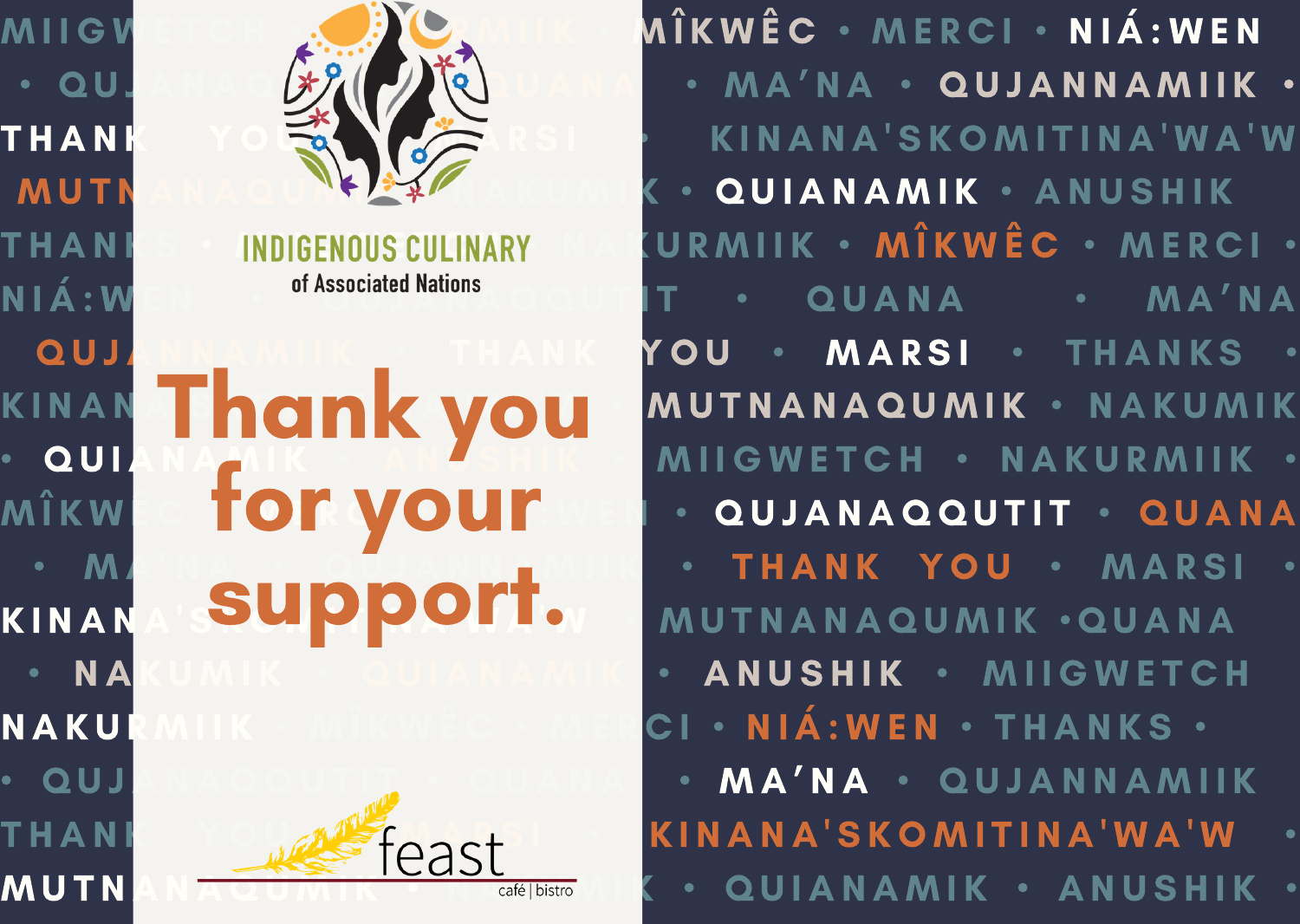

A donation to the Indigenous Feast Boxes Campaign your behalf. THANK YOU!



MII G W ET CH **\* A BUCAMER \* MÎK WÊ C \* MERCI \* NIÁ: WEN**  $\cdot$  QU. ANA  $\frac{1}{2}$   $\frac{1}{2}$   $\frac{1}{2}$   $\frac{1}{2}$   $\frac{1}{2}$   $\frac{1}{2}$   $\cdot$  MA'NA  $\cdot$  QUJANNAMIIK  $\cdot$ THANK YORK VALORE & KINANA'SKOMITINA'WA'W MUTNAMA NEWSZEPIERUM K • QUIANAMIK • ANUSHIK THANIS • INDIGENOUS CULINARY NA KURMIIK • MÎKWÊC • MERCI • N I Á : W E N social Mations A LUTIT · QUANA · MA'NA QUJ **A N N N N A WA N A WA WA WARSI • THANKS** KINAN LITANIN LOOG MUTNANAQUMIK · NAKUMIK • **QUI A donation to the I**MIIGWETCH • NAKURMIIK • MÎKW **Îndigenous Feast I • QUJANAQQUTIT • QUANA** • M**. Boxes Campaian | • THANK YOU • MARSI •** KINAN has been made on MUTNANAQUMIK .QUANA  $\cdot$  NA K WOUT behalf  $\cdot$  ANUSHIK  $\cdot$  MIIGWETCH NAKURMIJK • MÎKWÊC • MERCI • NIÁ:WEN • THANKS • . QUJANAQQUTIT · QUANA · MA'NA · QUJANNAMIIK THANI • CAST KINANA'SKOMITINA'WA'W **MUTNAN A QUE ME A COOL CONSIGNATION** ( • QUIANAMIK • ANUSHIK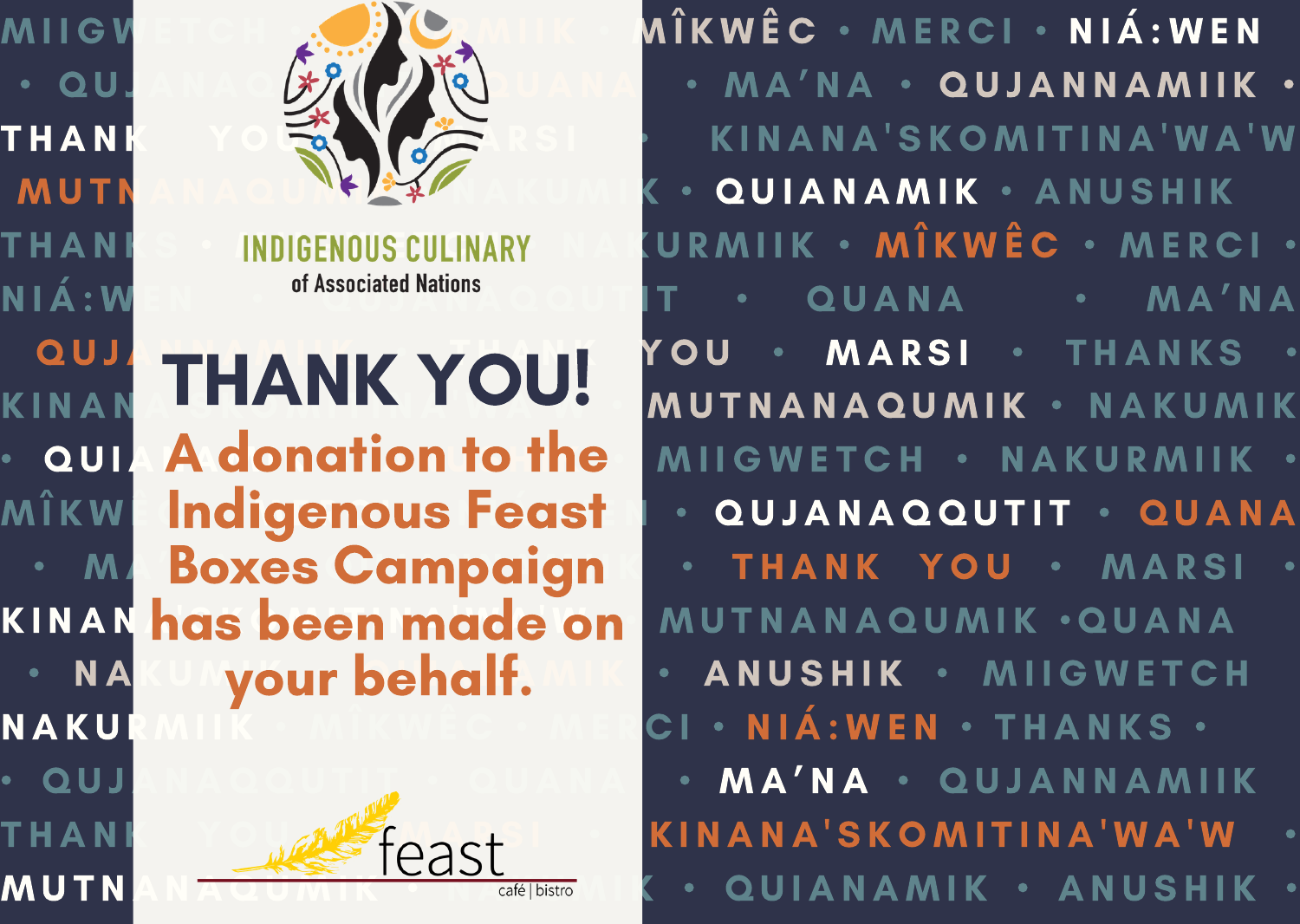

**Merci** pour votre soutien.



M I I G W E T C H • N A K U R M I I K • M Î K W Ê C • M E R C I • N I Á : W E N  $\cdot$  QU, A N A  $\left(\frac{1}{2}\right)^{n}$   $\left(\frac{1}{2}\right)^{n}$   $\left(\frac{1}{2}\right)^{n}$   $\left(\frac{1}{2}\right)^{n}$   $\left(\frac{1}{2}\right)^{n}$   $\left(\frac{1}{2}\right)^{n}$   $\left(\frac{1}{2}\right)^{n}$   $\left(\frac{1}{2}\right)^{n}$   $\left(\frac{1}{2}\right)^{n}$   $\left(\frac{1}{2}\right)^{n}$   $\left(\frac{1}{2}\right)^{n}$   $\left(\frac{1}{2}\right)^{n}$   $\$ THANK YORK YEARS & KINANA'SKOMITINA'WA'W MUTN NEWSTAND NEWSTAND WE ARREST A NUTHER AND A K . QUIANAMIK . ANUSHIK THANIS • INDIGENOUS CULINARY NA KURMIIK • MÎKWÊC • MERCI •  $\mathsf{N} \, \mathsf{I} \, \hat{\mathsf{A}} : \mathsf{W} \, \mathsf{E} \, \mathsf{N} \, \longrightarrow \, \mathsf{M} \, \mathsf{A}^{\mathsf{S}}$  and  $\mathsf{M} \, \mathsf{A} \, \mathsf{M} \, \mathsf{A} \, \mathsf{M} \, \mathsf{A}$  and  $\mathsf{M} \, \mathsf{A} \, \mathsf{M} \, \mathsf{A}$  and  $\mathsf{M} \, \mathsf{A} \, \mathsf{M} \, \mathsf{A}$ QUJANNAMIK • THANK YOU • MARSI • THANKS K IN A N A SKAMA I MANGUNIK SAKUMIK I MAKU MANGUNIK SAKU MIK **QUIANAMIK • ANUSHIK • MIIGWETCH • NAKURMIIK •** QUJANAQQUTIT • QUANA M A A · Q TO NNAM IN · THANK YOU · MARSI KINANA SOUTHULLOW MUTNANAQUMIK •QUANA N A KU M I K · QUI A N A M I K · A NUSHIK · MI I G WETCH NAKURMIIK • MÎKWÊC • MERCI • NIÁ:WEN • THANKS • • QUJANAQQUTIT • QUANA • MA'NA • QUJANNAMIIK THANI • CAST KINANA'SKOMITINA'WA'W MUTNAN A U U M I K **A K A K A K A K U GOODL** COMPUSION K • QUI A N A M I K • A N U S H I K •